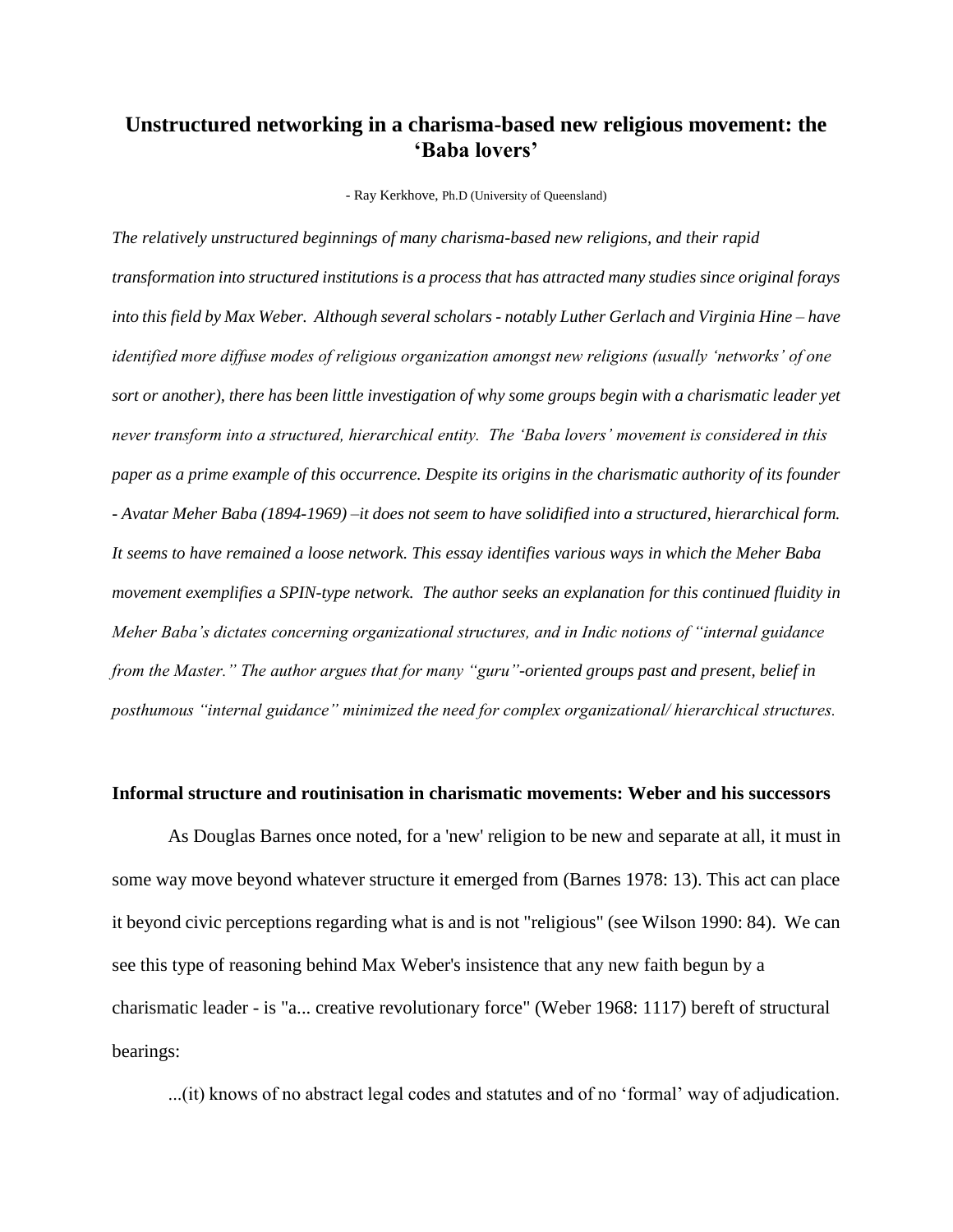Its 'objective' law emanates concretely from the highly personal experience of heavenly grace and from the god-like strength of the hero [= the new creed's 'prophet' or founder]. …(This) means the rejection of all ties to any external order in favour of the exclusive glorification of the genuine mentality of the prophet and hero (Weber in Gerth & Mills, 1946: 246f).

For this reason, Weber viewed all charismatic groups as initially nebulous entities: "no career, no promotion... no hierarchy... no established administrative organs... no system of formal rules" (Weber 1947: 331) - just a "communal relationship" heavily reliant on the leader's guidance. He quotes Christ: "It is written, *but I say unto you*" (Weber 1947: 331).

For fifty years, this line has been toed by a variety of scholars, with many definitive studies being made of how this initial informality is 'routinised' into an ordered, often hierarchical, form usually upon the death of the founder (see Barrett 2001: 61). There have been diverse studies of this phenomenon supposedly occurring within the Divine Light Mission, Children of God and the Unification Church. More recently, Lewis Carter demontrated how – in his opinion - Bhagwan Rajneesh's movement transformed from a fairly casual arrangement into a tiered hierarchy with very specific titles and privileges in a matter of years (Carter 1990: 158f).

Despite the testimony of such studies, Weber's model for routinisation was never fully accepted by students of new religious movements (NRMs). As Schroeder found, even Weber's notion of routinizatrion is far from clear. Sometimes Weber seems to be referring to the process by which charismatic authority means becomes part of everyday life, and other times he refers to what happens when this authority is transferred to the leader's successors or followers (Schroeder 1992: 9-10). Moreover, the theory fails to explain many historical movements - for instance, Protestantism, which never based itself on a single, powerful leader (see Schroeder 1992:18).

Thus it is now acknowledged that many NRMs never develop formal organisational structure. Geoffrey Nelson identified several NRMs that evolved into "a diffused collectivity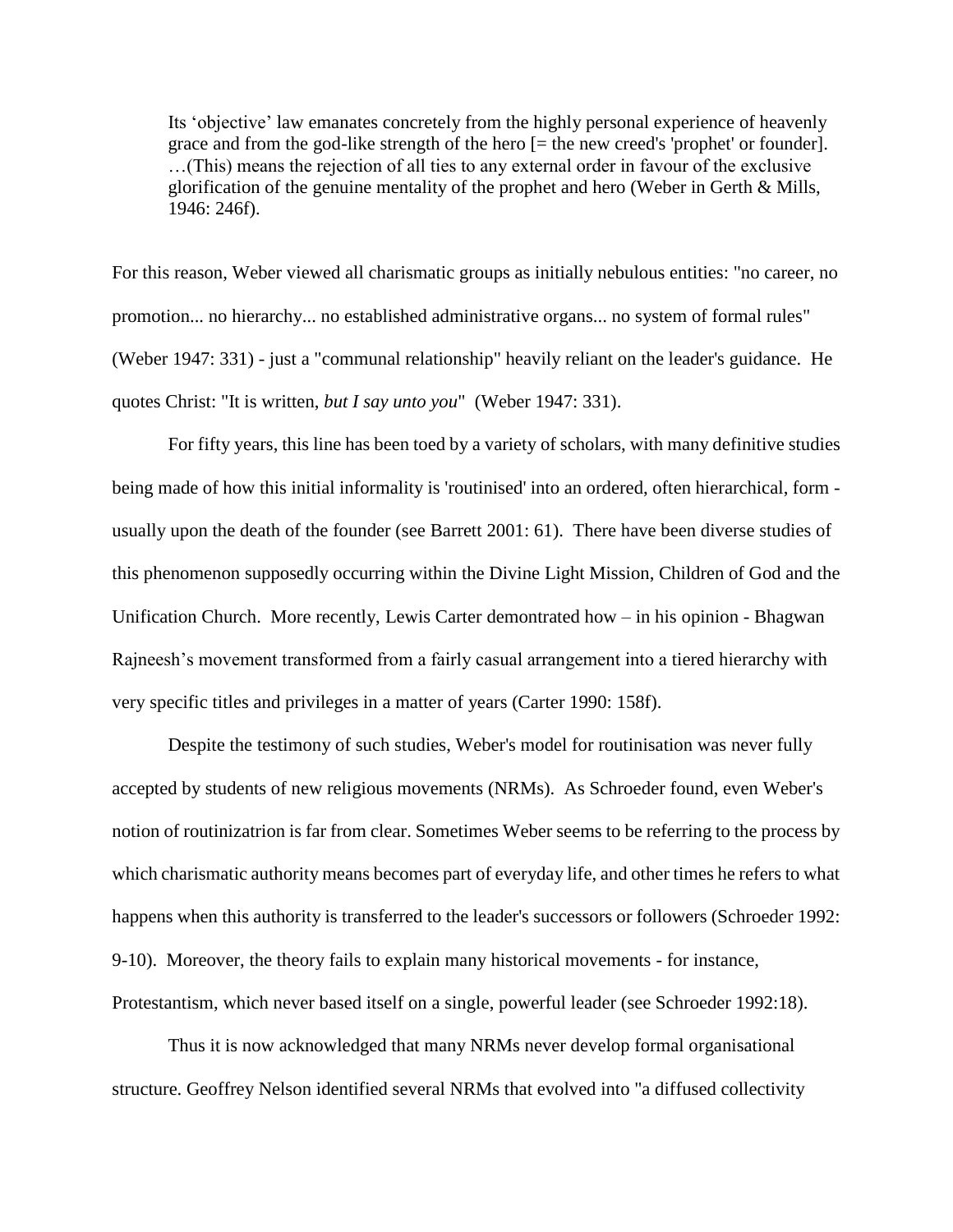composed of isolated individuals and/ or local groups united only in holding common basic beliefs (and having) no formal organisation" - a phenomenon he called "cult movements" (Nelson 1968: 359). Somewhat similarly, Yinger proposed the notion of a 'lay sect' - a movement that "more strongly resists tendencies toward professional leadership and bureaucratic structural development"(Yinger 1970: 272). During the 1970s, Hine and Gerlach developed this concept further, noting the prevalence of a 'grapevine' type organisations that Hine called SPIN (Segmented Polycentric Integrated Networks) – noncentralised, many-celled groups (Gerlach 1971: 815). More recently, such entities have also been dubbed "clusters" (Starhawk 1988: 115) or "camps" (York 1995: 36).

Whatever they are called, faiths of this informal type do not normally begin as a charismatic group headed by a single, authoritative leader (see York 1995: 326). In this paper we explore one charisma-based group that, even after the death of its central figure, manifested much of the informality one would expect of a leaderless SPIN group.

#### **The Baba lovers/ Meher Baba movement**

It was Robbins and Anthony who first classified the *Baba lovers* or *Meher Baba movement*  as a typical "monistic charismatic group" (Robbins, Anthony & Richardson 1978: 103). The case for doing can hardly be contested, as this NRM is very much a personality cult - concerned with the persona, life and teachings of its founder - Avatar Meher Baba (*aka* Merwan Sheriar Irani, an Indian-born Parsi who lived from 1894 to 1969). Meher Baba is viewed as God Incarnate; the Creator; the same eternal Avatar who came as Jesus, Buddha, Krishna etc.

Amongst the galaxy of NRMs (new religious movements), Baba lovers are fairly inconspicuous, yet they represent a faith of substantial proportions (between 200,000 and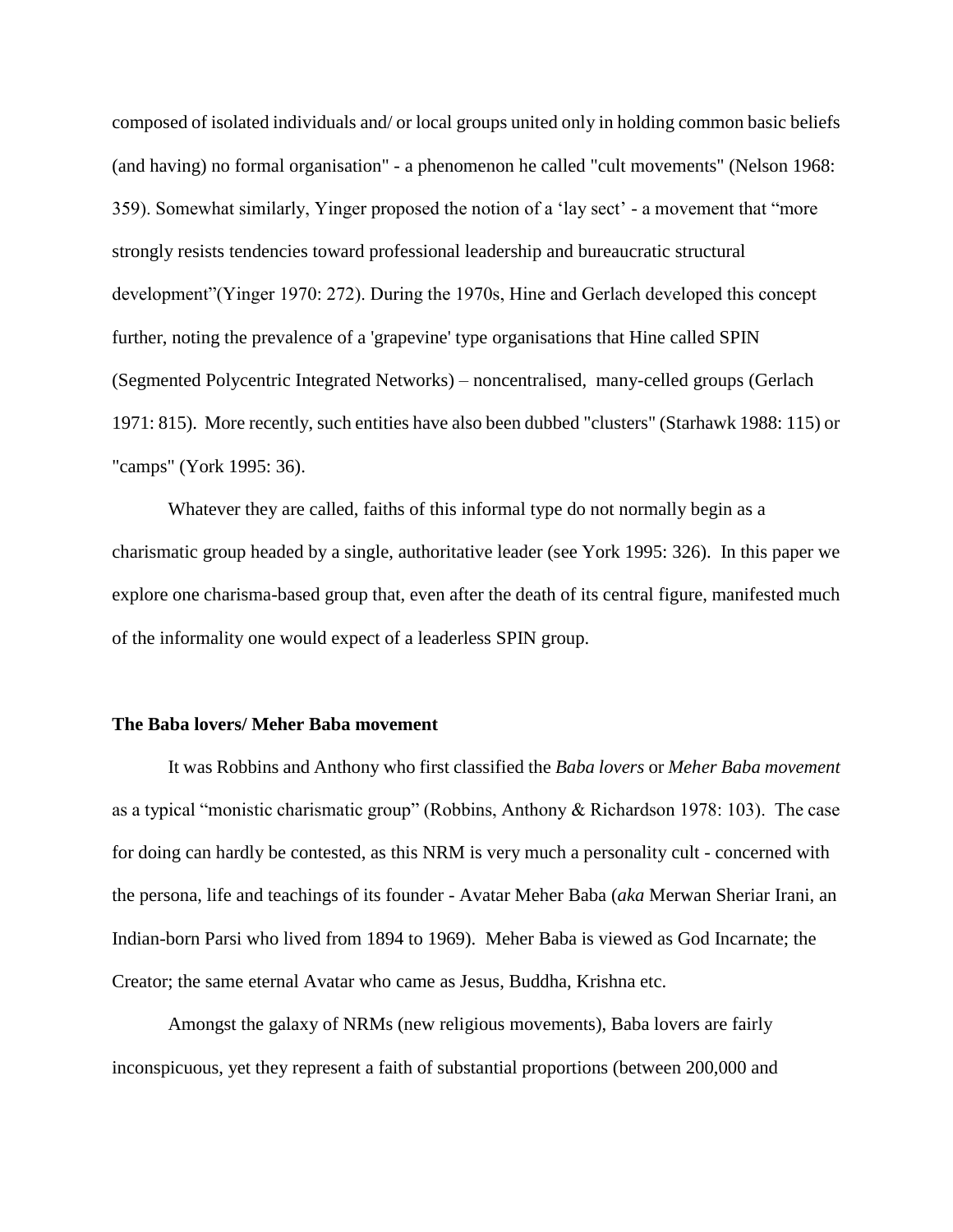1,000,000 adherents – see Ward & Humphreys 1995: 292 and Tuelen 1994). Beginning in 1921, the movement was best known in the 1960s and 1970s, being one of the first 'guru cults' to be embraced by Western youth (Rowley 1971: 126).

Baba lovers have been identified as a loose-knit "movement" at least since the 1960s. The realization that this entity was essentially a network came much later, when writers such as Michael York began to speak of it as a set of 'camps' or part of 'the spiritual camp' (York 1995: 36).

### **SPIN/ cluster -type structure within the Meher Baba movement**

### *A. Nebulous and autonomous groups*

According to Michael York, "networks" will demonstrate a "proliferation of segmentation" and a general lack of cohesive organization (Michael York 1995: 326). The first study of the structure of the Meher Baba movement, conducted in 1956 by Filis Frederick, evidenced no cohesive organization. Frederick encountered undefined clusters of individuals who "voluntarily decided to get together regularly" (Frederick 1984: 39) to share their mutual interest in Meher Baba. There seemed only one body with a glimmer of structure - the *Universal Spiritual League in America Inc*. – but Frederick discovered that even this was merely a legal device created to aid Meher's visits. It had no membership or board. As might be expected of a typically 'segmented' network, it proved difficult to estimate how many 'Baba groups' existed at this time. No followers were keeping a tally (Frederick 1984: 40).

We might expect that twenty years on, during the zenith of 'Hippy' interest, the faith would have acquired rudiments of structure. Instead, when Dick Anthony and Thomas Robbins produced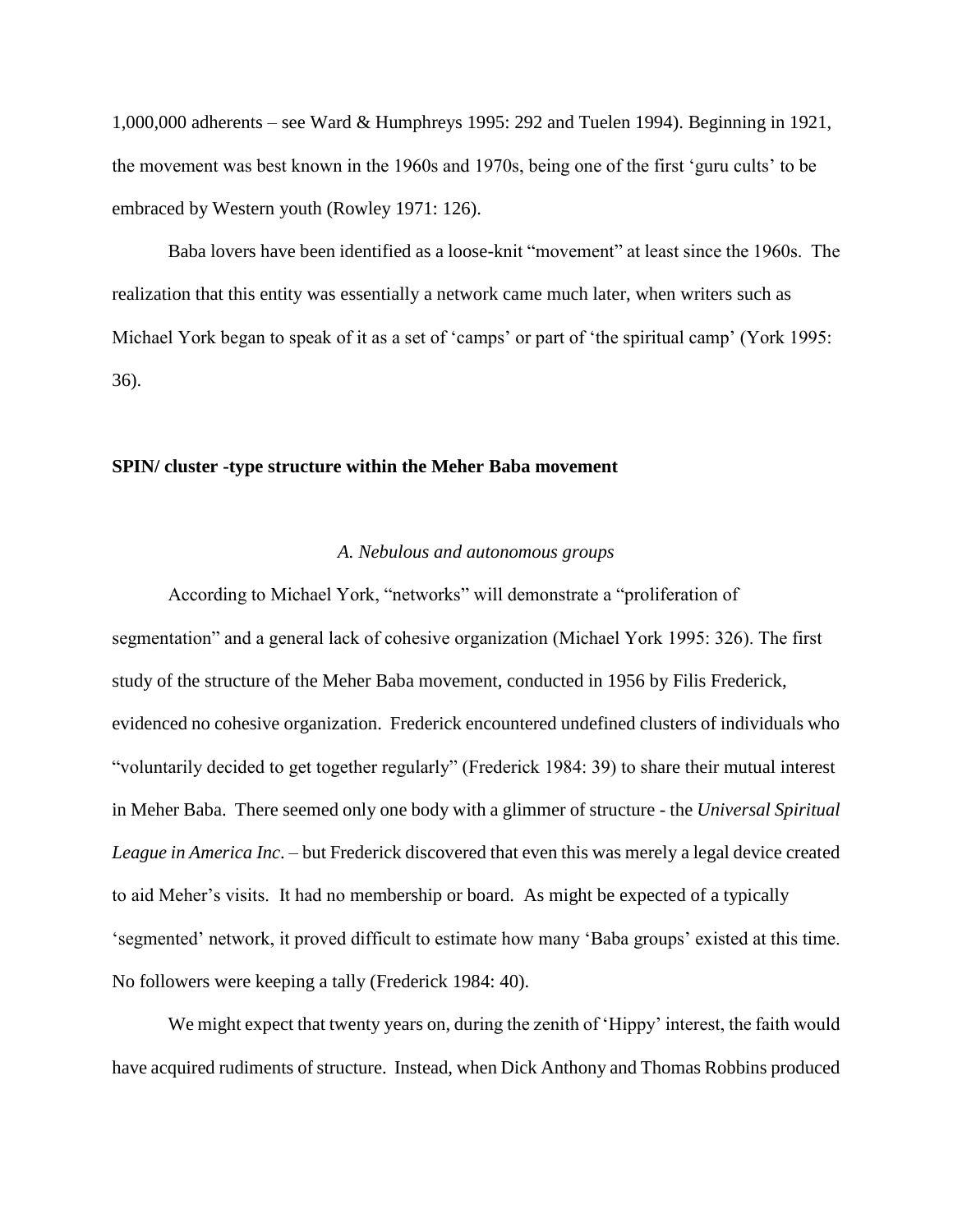their 'classic article' on the Baba movement (Stone 1978: 149) that could see "no clear or unified authority structure... [just] autonomous [groups]" (Anthony & Robbins, 1974: 491). They concluded that the movement still "lack[ed] ...clear criteria for identifying precisely who is or is not a Baba lover"(Anthony & Robbins, 1974: 491). Ann Johnson was making identical observations with regards to British Baba lovers at this time (see Johnston 1977: 31-2, 38), whilst Robert Ellwood – who was examining Californian Baba 'scene' – encountered only:

…scattered groups, usually meeting in Meher Baba bookstores (run by enthusiasts without much financial profit) or private homes. No permission to organize or join is needed (Ellwood 1973: 285).

The groups were found to be diverse and self-governing. Ellwood even met Baba lovers who did not seem to belong to any group (Ellwood 1973: 284-285).

Lack of organizational structure was so marked at this time that a Parsi publisher in New York, Naosherwan Anzar, was convinced that 'Baba lovers' were a not 'religious movement.' In one editorial piece for his magazine - *Glow,* he explained that because Baba lovers had no set conditions or rules of membership, there was "no violation and thereby no such thing as expulsion or excommunication" (Anzar 1977: 2). This, in his view, meant that there was also no separate identity as a religious body. Anzar's main evidence for this was the fact that Baba lovers never assembled or organized themselves in any predictable pattern, let alone sought legislative support to do so (Anzar 1977: 2).

Anzar's conclusion was based on a rather limited notion of what constitutes religious organization. In fact, the features mentioned above - absence of a membership tally; absence of any organs or persons capable of making binding/ regulatory decisions for all; and a general lack of agreement amongst participants about what the movement means - closely match Gerlach's conception of a SPIN group (Gerlach 1971: 821). It is notable that Frederick, Anzar, Ellwood and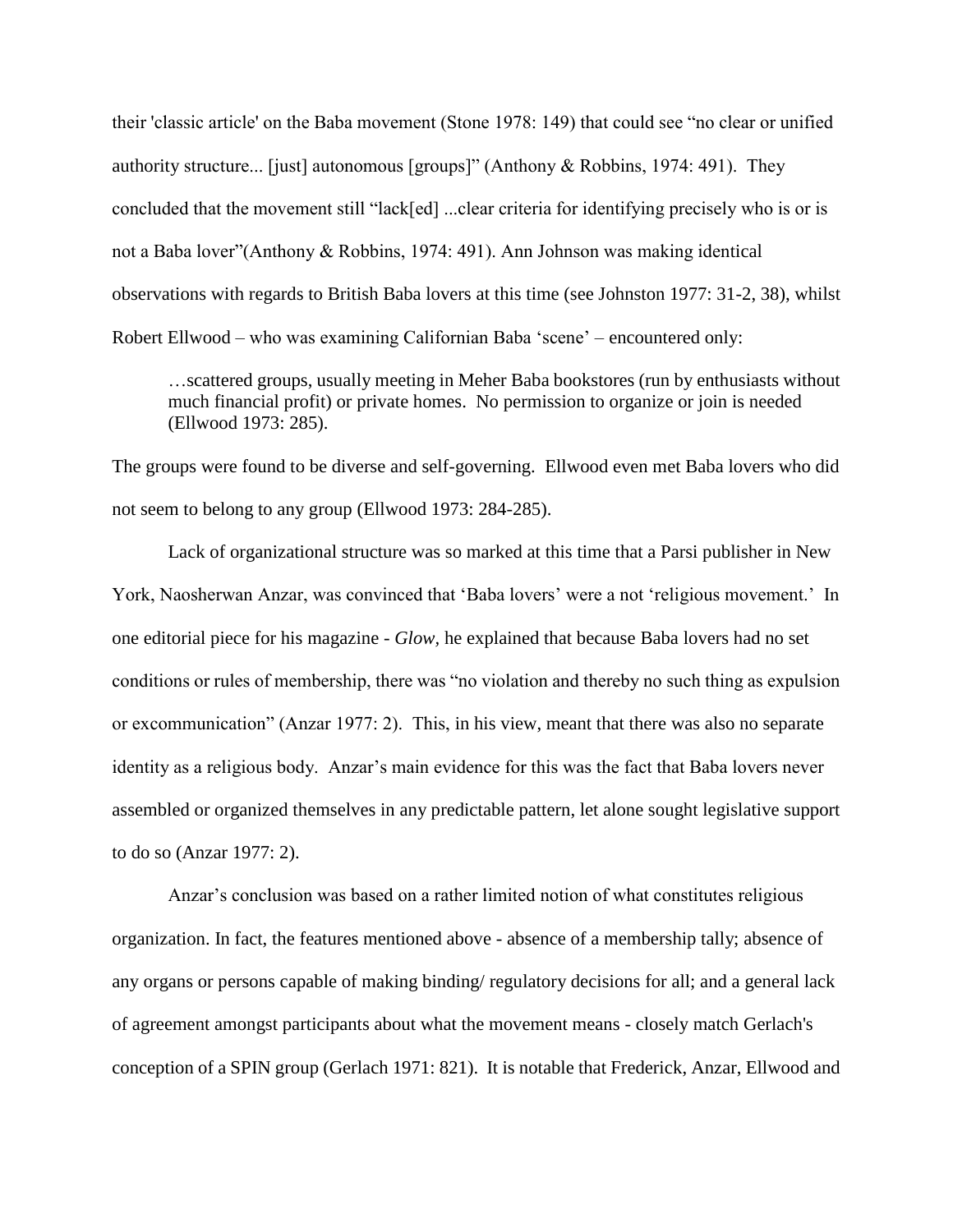Anthony all highlighted the Meher Baba movement's strong emphasis on emotional comradarie and personal change - traits Gerlach and Hine found typical of SPIN groups (Gerlack & Hine 1973: 163).

The nature of the Baba Movement today seems little altered from these observations of thirty years ago. Richard Kyle still calls the groups "more or less autonomous" (Kyle 1993: 245), and the British *Independent* newspaper*,* observing the movement's centenary celebrations (one hundred years since the birth of its founder), described it as "probably the biggest underground network in humanity" (Anonymous 1994: 2).

In my own study of the Australian 'Meher Baba scene,' I noted that Australian Meher Baba projects and publications are instigated by sporadic, temporary alliances between interested individuals (Kerkhove 2000: 77). Where Australian Baba centres exist, they are mostly followers' homes. These close or relocate when followers move elsewhere (Kerkhove 2000: 78).

One of the movement's major centres outside India is *Avatar's Abode*, a property at Woombye in Queensland, Australia. I resided here from 1995 to 2000, whilst researching the movement. I found that although the centre demanded considerable upkeep (containing eleven buildings, retreat accommodation, extensive landscaped gardens and 100 acres of bushland walking tracks), there was no designated staff (Kerkhove 1998: 42-45). For half a century, clusters of followers have lived on or near the property – sporadically gardening or renovating the place in an *ad hoc* fashion whilst their committees and activity groups appeared and disappeared (Kerkhove 2001: 2). A voluntary, part-time board, whose members mostly work and live at some remove from the centre, now makes most of the administrative or maintenance decisions, but otherwise, the only unifying force seems to be annual *Anniversaries* of Meher Baba's visit. This festival - held each Queen's Birthday weekend (early June) - transforms Avatar's Abode into a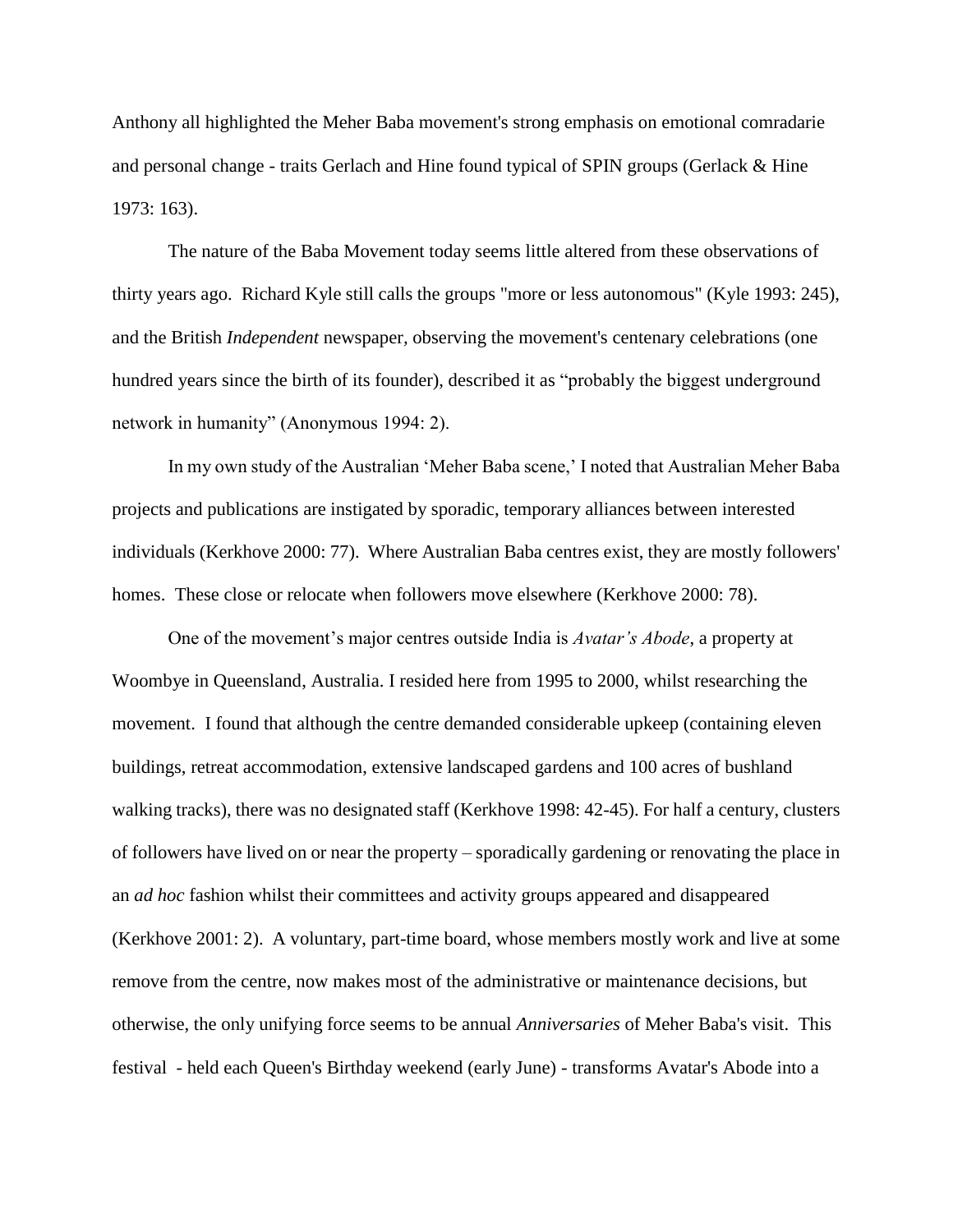bustling hive of diverse activities and entertainments, involving several hundred participants.

Such an arrangement exemplifies Starhawk's "clusters" of "affinity groups." Starhawk viewed "clusters" as adaptive, overlapping bodies that rely on media such as newsletters, bulletins and festivals to perpetuate themselves (Starhawk 1988: 115). We can see exactly this in the Meher Baba movement in Australia, where the prime organs of participation are festivals and newsletters.

### *B. Lack of identifiable traits/ identifiable practices*

Another feature of the Baba lovers that is suggestive of a 'network' is its lack of identifiable traits. It has been noted that Baba lovers are extremely diverse and "conspicuously adaptive" (Anthony & Robbins 1982: 228). It is difficult to define their practices. George Chen observed his fellow devotees at their founder's tomb. He noted that some bowed down. Others walked straight past or straight in. Still others just sat outside. Chen concluded that such variety pervaded everything associated with Meher Baba:

We are not homogenous in any external way. ... a standard of devotional practices, attitudes and beliefs for all Baba lovers is impossible… Baba left no worldly mechanism for the transmission, supervision, correction or enforcement of such a code. Nor do we, as a community, seem to have the slightest inclination to invent one (Chen 2004: 2).

What this means is that there is often very little to distinguish Baba lovers from their surrounding culture. As Sandford revealed in his interviews with prominent creative Baba lovers such as singers Pete Townsend and Tuck and Patti, playwright Stephen Miller, and screenwriter Patrick Meyers, there is a distinct absence of overt 'Meher Baba' (let alone spiritual) themes in Baba lovers' creative lives - even in what they consider their most "spiritual" productions (Sandford 1986: 11-17).

Such mergence with the mundane is typical of what Albridge describes as the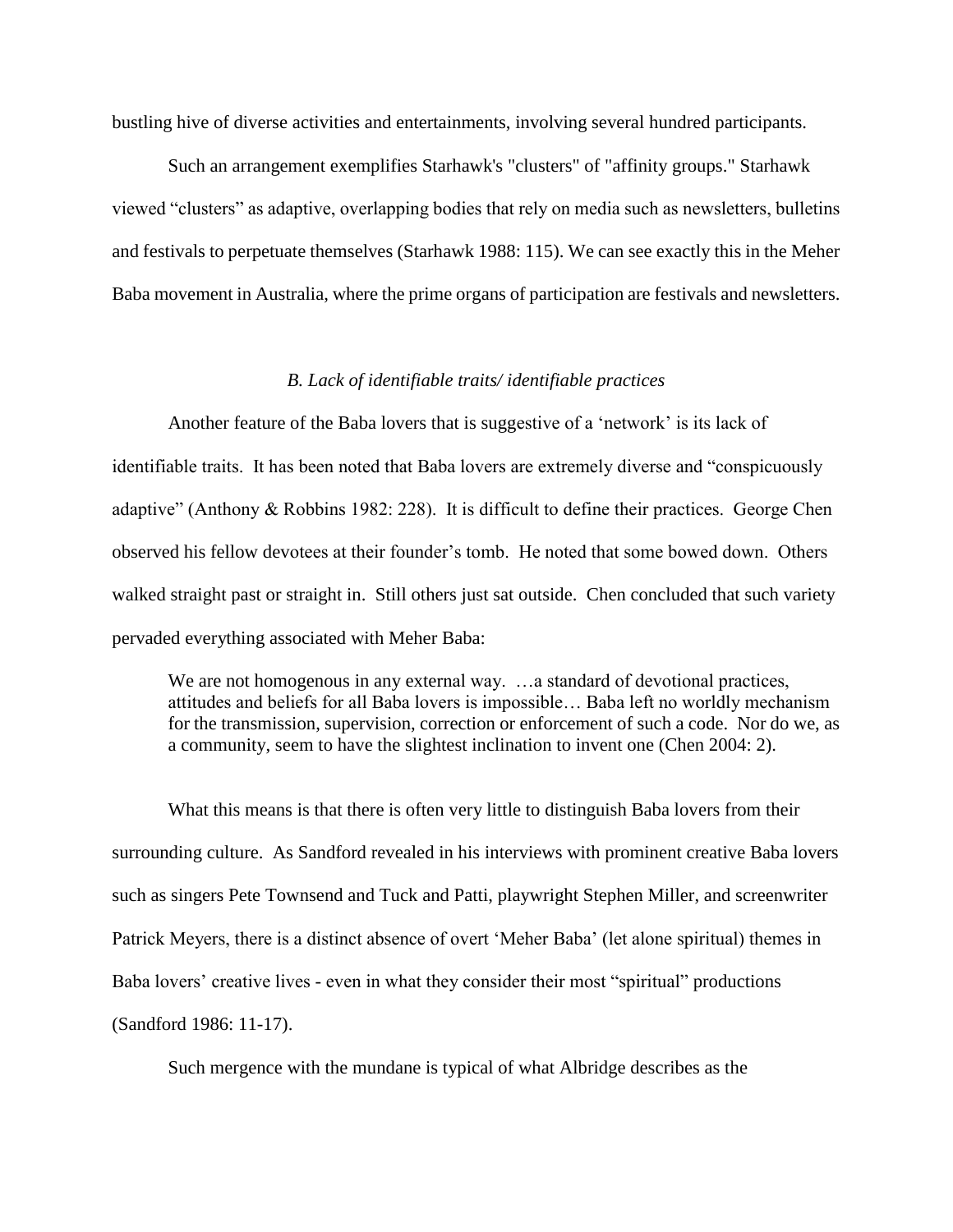"world-affirming" NRMs (see Aldridge 2000: 46). Baba lovers have been likened to est,

Scientology and TM in emphasising reintegration into conventional vocational, educational or

familial roles (York 1995: 291). As one New York follower boasts:

There is no program to convert the multitudes… no uniform, no mantra, hairstyle or diet. In fact, except for our inner experiences… we are no different from humanity itself. *We are humanity, in all of its infinite diversity and imperfection* [emphasis mine] (Chen 2004: 2).

At times, this drive for normalcy manifests as "hostile attitudes toward any kind of formal ritual or procedure" (Anthony and Robbins, 1974: 491). Some of Meher's closest disciples – notably Bhau Kalchuri – issued strong statements against definitive practices and customs:

The [spiritual] path is **not open** to them who put on robes, meditate and repeat mantras mechanically, preach dogma, perform rites, and pose as if they are spiritually advanced.

The way of the path is made of love - not rituals; longing - not ceremonies; honesty - not orthodoxy; surrender - not teaching; sacrifice- not preaching; forgiving - not meditating; being divinely intoxicated - not repeating mantras [original emphasis] (Kalchuri 1985: 82).

Without specific practices, customs, venues or paraphernalia, a movement has little need for personnel or infrastructure. Of course, if such a lack of specifics were enforced, this would require a group of 'enforcers' and thus another mode of structure, but the open-ended nature of the Meher Baba movement seems to have worked against this. In fact, Baba lovers' passion for adaptation and personalized spirituality seems to have enabled some followers to pursue highly specific practices. When Anne Cushman and Jerry Jones surveyed India's innumerable ashrams and centres six years ago, they commented that at the Meher Baba centre (Meherabad), they encountered much freedom and time to "pursue your own practice… your own personal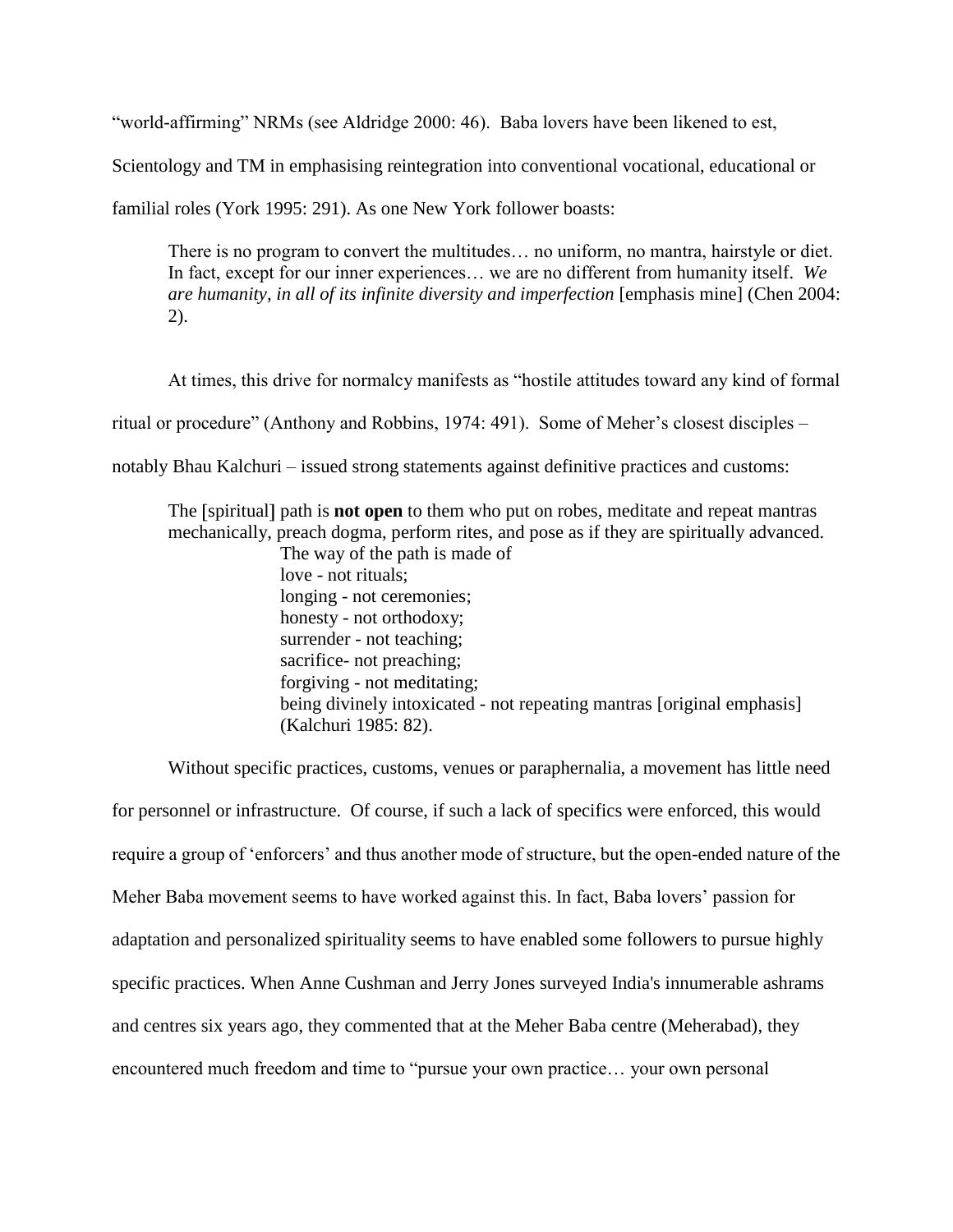development in whatever way is best for you," – unlike the structured programs of other groups (Cushman & Jones 1999: 175, 178).

#### *C. Lack of internal hierarchy*

SPIN-type networks are typically non-hierarchical (Michael York 1995: 326). As far as Anthony and Robbins could discern, Baba groups in the 1970s were egalitarian, with "hostile attitudes toward ...any formal system of authority" (Anthony and Robbins, 1974: 491). Ellwood even painted the movement rather romantically as "a fellowship of coequal love" (Ellwood 1973: 284-5).

Frederick, on the other hand, found that domineering, charismatic leaders did emerge in some Baba groups and centres - particularly during a group's formative years. However, she noted that these autocrats were eventually rejected and ousted by followers as the groups matured (Frederick 1984: 36f). During the 1980s and 1990s, followers at the main Indian, American and Australian centres each ousted their Chairman on such grounds.

Today, the Baba movement presents a broad range of autonomous groups and centres: "we have no earthly leader and no chain of command"(Chan 2004:2). Some of the larger centres do have Trusts or Boards that carry a mantle of administrative authority over the properties concerned, but it does not seem to extend beyond this. Individual Baba groups and projects apparently remain a loose network. Different persons take the lead at different times, according to their interest and availability, but certainly there remains a notable absence of unity and hierarchy (see Kerkhove 2000: 78).

#### **Origins of SPIN-type Structure in the Baba Lovers movement**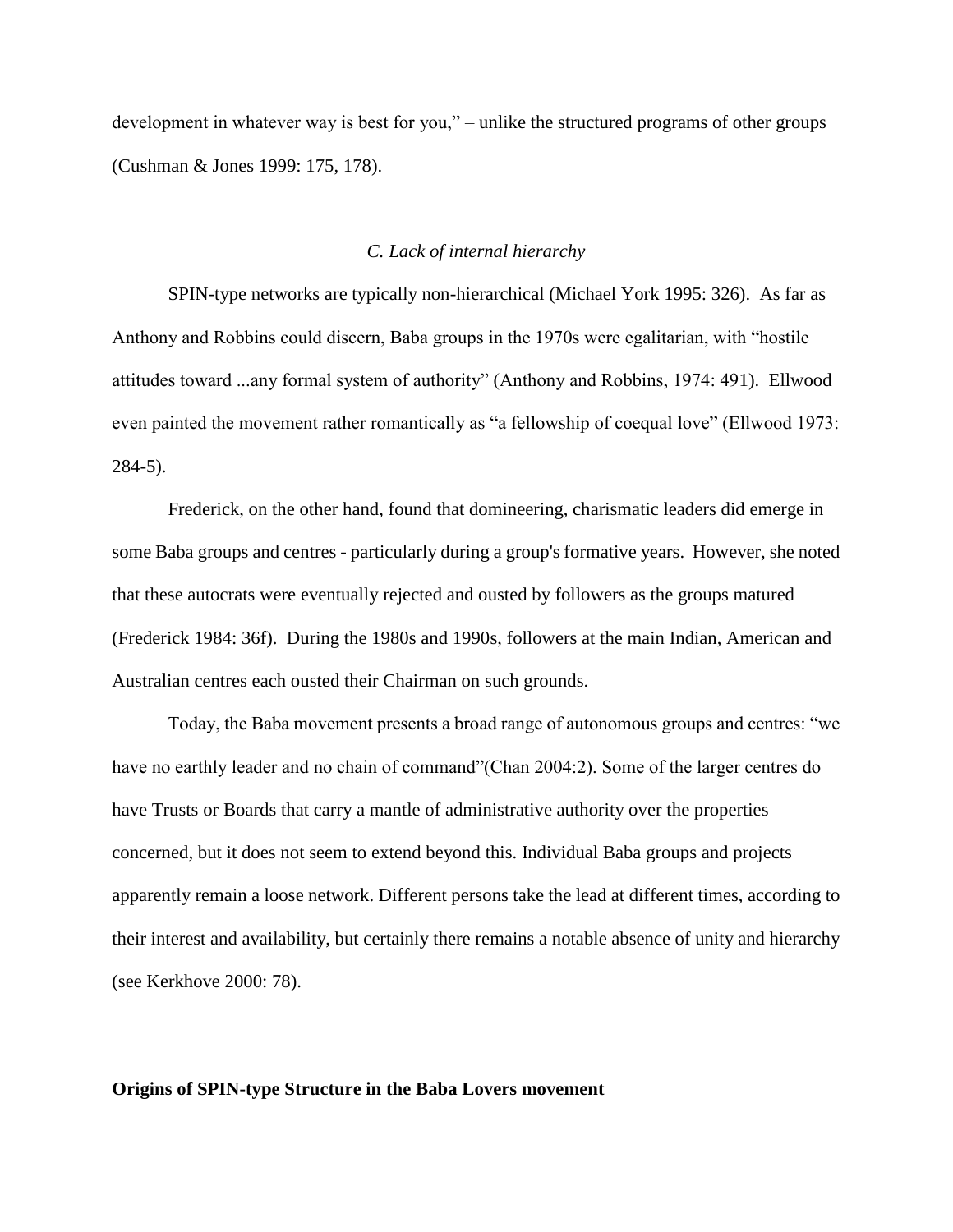#### *A. Meher Baba's Dictates and Actions*

The fluidity of the Baba lovers movement seems partly attributable to deliberate policies of Meher Baba, which followers carried out in great detail. Meher Baba is regularly quoted by followers as saying he did not wish to establish a "cult, society or organization, nor ... (a) new religion" (Meher Baba 1963: 15). Certainly in various statements he likened religious organizations to "...the foam which brings unwanted things up to the surface of the sea, letting the real substance lie beneath, submerged in the depths" (Kalchuri 1973: 2270). His suspicion of structured religion even extended to centres:

...by attaching to it [a centre] great importance ... it develops into a **regular organization or system,** and I do not wish to **limit myself or bind myself** with any such thing... If such centres are allowed to prosper, they form themselves into organizations or societies. **For that reason, I build structures and then demolish them...** (original emphasis, Meher Baba in Kalchuri 1973: 2270).

During his lifetime, Meher forbade the development of "*panths* (groups) or *jaats* (classes, or)

…ashrams" (Chen 2004: 2). He also issued directives against followers erecting any sort of

religious institute (Kalchuri 1973: 4544). Thus when Pune devotees decided to build a centre in

Meher Baba's name, he advised them:

You can establish one hundred centres for Baba, and I will have no concern with any of them. You yourselves will be concerned with them. It is all your concern, not mine... (Meher Baba 1954: 9).

It was apparently to resist the development of centres that Meher Baba constantly moved

house - shifting all over India and even overseas. Each time this was envisaged as a permanent

relocation. Previous centres' buildings were sold or demolished (Kalchuri 1973: 899). Even

Avatar's Abode was returned to its purchaser – Meher Baba pressing home his disaffiliation by

reimbursing all who had contributed money or labour to create the centre (Grant 1985: 101).

Meher Baba was similarly hostile to the development of 'organizations' bearing his name.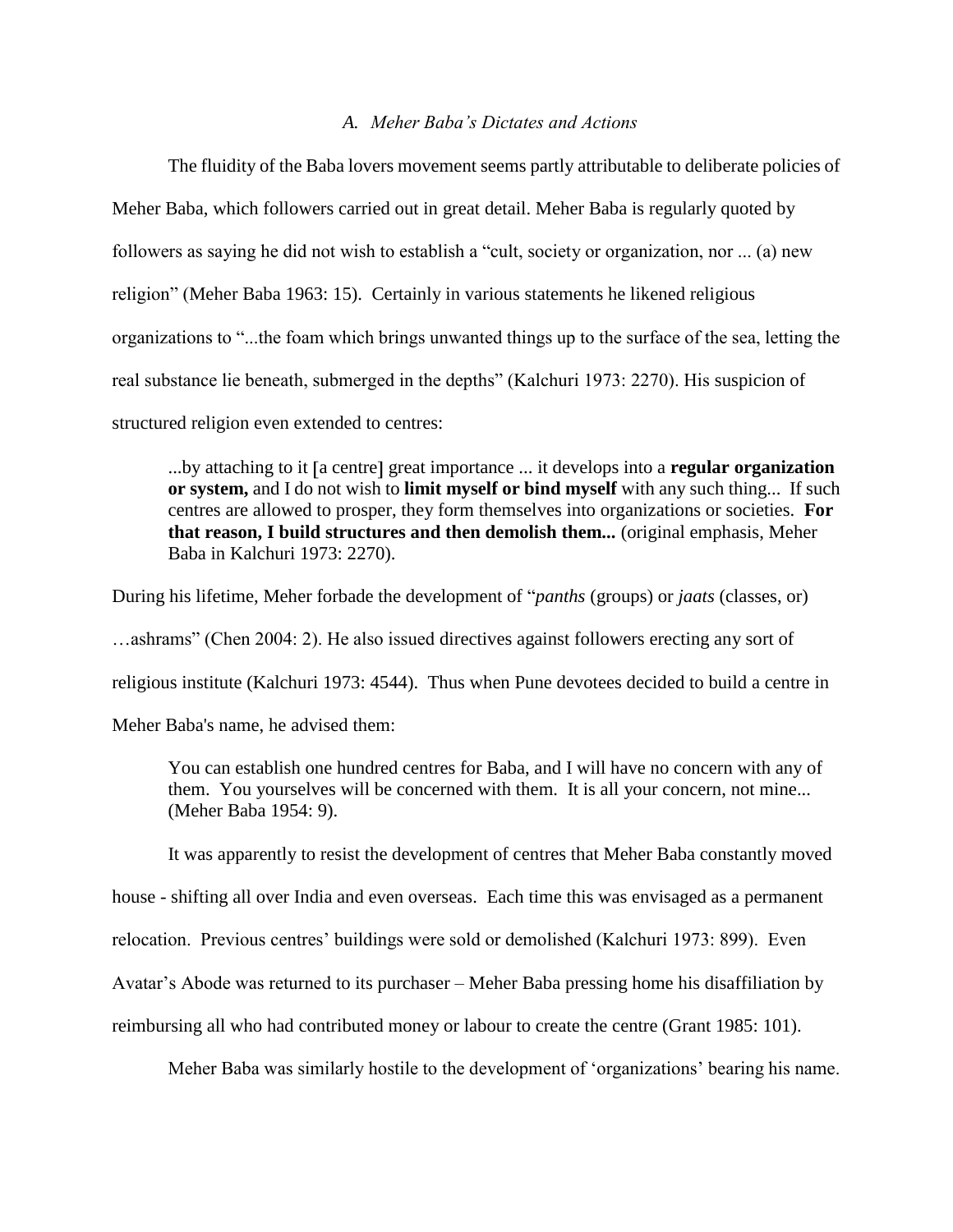In the early 1950s, a group of Baba devotees in Andhra decided to create a governing body. Meher visited and disbanded the group, telling them: "even about books and all other literature on 'Baba' I won't be responsible... I will have no concern whatsoever with either office or publications..." (Meher Baba 1954: 10). Though sometimes he actively encouraged the creation of certain centres, groups, publishing or governing bodies (see Kalchuri 1973: 6223), many such bodies came and went during his lifetime, and others he threatened with dissolution at the first signs of hierarchy or disharmony (see Meher Baba 1957: 14 and Kalchuri 1973: 6081).

Likewise, Meher Baba established measures for avoiding features that might hasten the development of infrastructure. Claiming that 'ordinary living' - "living in the midst of your day-to-day duties, responsibilities, likes and dislikes" – was the best spiritual discipline (Meher Baba in Purdom 1964: 286) - he would not allow any distinctive dress or customs and even forbade the use of a distinctive religious symbol (Kalchuri 1973: II: 609). To associate closely with him, people had to look like the surrounding populace. All traditional marks of renunciation such as long hair, shaved heads, beards and monastic garb were abandoned:

When you wear *sadhu* (renunciate) clothes, indirectly you court respect. A false sense of advancement in spirituality is liable to be created when you try to lead a life in some other way than that of the common people (Meher Baba 1971: 21).

Such 'blending in' extended to refusing to acknowledge racial and national differences. Meher ran mixed-faith, mixed-caste schools. His disciples – drawn from diverse creeds and nationalities – could not engage in any customs or religious practices that set them apart from the rest of the group (Kalchuri 1985: 38f; Pawar 1925: 48). They were told:

You are already parts of one life and as such, [racial/ national/ religious] brotherhood is not something that is brought into existence through laborious efforts, but is the supreme FACT, which claims your recognition and wholehearted allegiance, as soon as you have the candidness and courage to face the Truth (Meher Baba 1945: 74).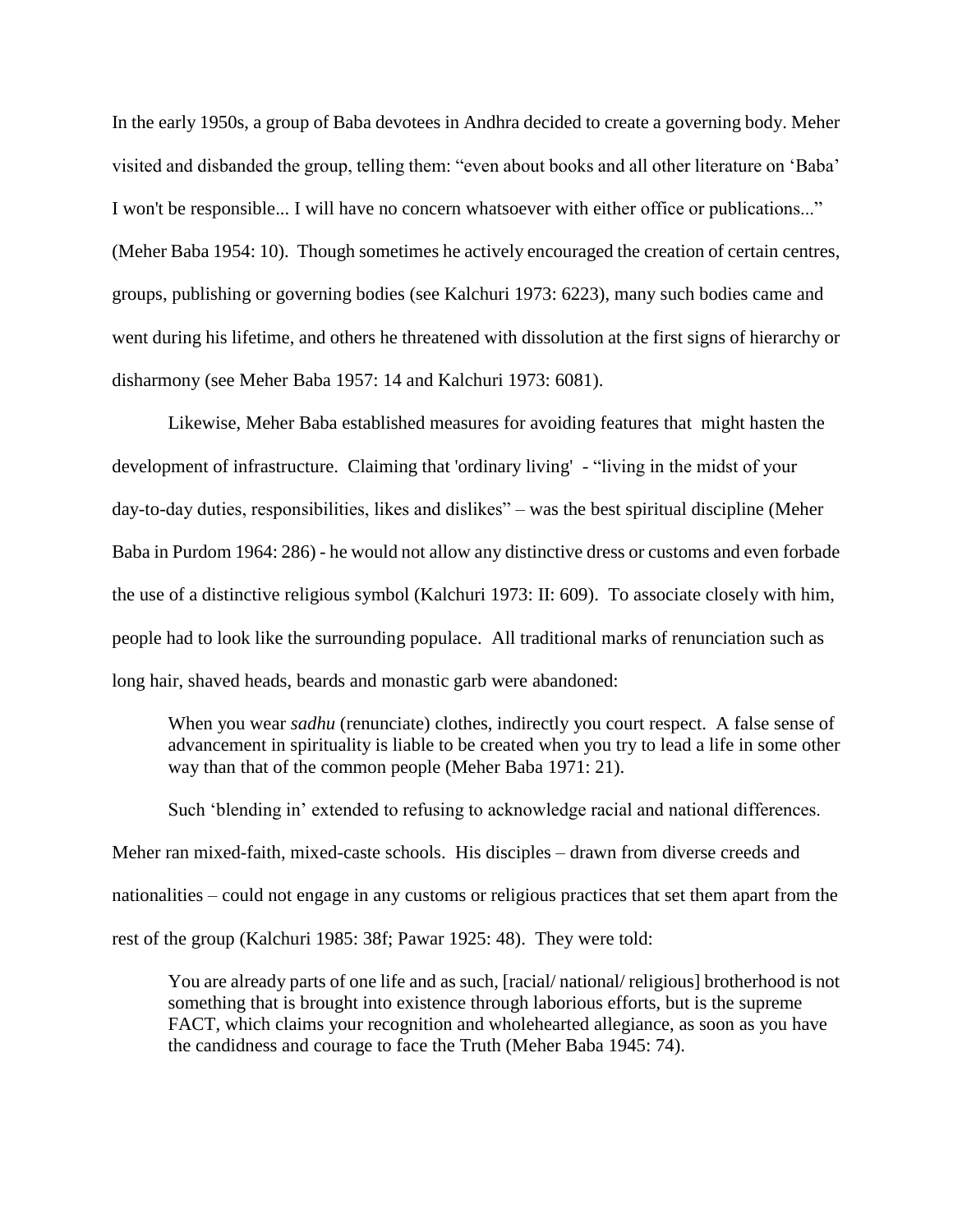To further negate distinctions, Meher Baba seems to have experimented with implementing various types of democracy within his circle of followers. His vote on activities was generally given an equal standing with suggestions of the rest of the group (Abdullah 1929: 37f), and when a branch of the hierarchical Sufi Society (followers of Inayat Khan) came into his fold, Meher devised a new Charter for the group wherein he specifically ruled that:

All conventions, rules, regulations, Articles and By-laws must be strictly based on the democratic principles of adult franchise and equal opportunities for all... without allowing any exceptions to anyone on grounds of spiritual advancement or enlightenment (Meher Baba c.1956: 5).

Closest disciples (*mandali* - 'within the circle') were never identified but were rather assigned anonymous or humiliating roles, such as feeding chickens or being the personal aides to particularly obnoxious persons (see Kalchuri 1984). This attitude extended to Meher Baba himself. He conducted many of the lowliest chores: sweeping the floors, grinding grain, running errands, collecting the mail and eggs, and cleaning the toilets - which in India meant scooping out tins of human waste (Donkin 1948: 96-97; Mehera Irani 1989: 64). He had the duty of changing bed linen, and washing, feeding, dressing and toileting residents of the hospitals and schools he and his group operated (Kalchuri 1985; Donkin 1948: 96-97). He also usually conducted the movement's on-going charitable work in person and in disguise:

There [in the Calcutta area] Baba gave help [handing out food, clothes and money] without anyone knowing who he was. He went right into the middle of the villages where people were dying. …Nobody knew… (Jessawala 1995: 39).

Of course, there is an inherent contradiction in claiming someone is God yet attempting to avoid hierarchy. Despite the facade of group consultation, Meher was the instigator of major decisions, demanding that everything be done "on the condition of explicit obedience to (Me)" (Pawar 1924-1926: 113). Nevertheless, within these constraints, it does appear that Meher Baba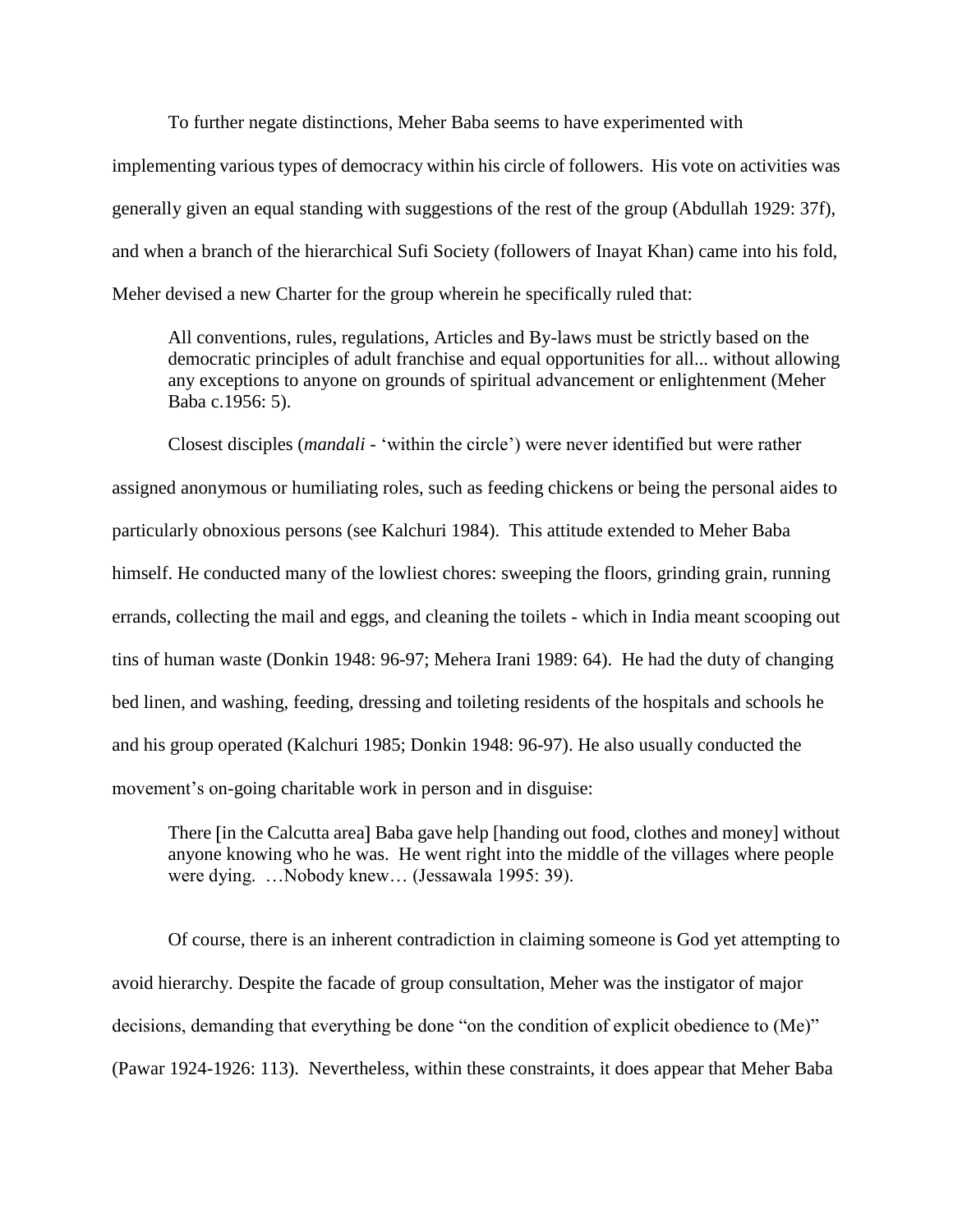was intent on radically reducing the paraphernalia, privileges and adulation surrounding Indian 'guruship.'

For example, in India, it is common for devotees to establish shrines and statues honouring their Guru or their political leaders - even whilst the latter are still alive (see Sooklal 1990: 21). Meher permitted only one such structure (at Hamirpur). It had to carry large inscriptions denouncing ceremonies and explaining that the building and statue did not and could never contain him (Udaseen 1952: 109).

Perhaps a more significant step was banning all bowing to Meher Baba (Jessawala 1976: 148). This was a surprising measure for Indian society where even secular professions are based on the Guru-disciple system and all its associated protocols (Antze 1992: 73) such as emotive speeches, garlanding or touching the leader's feet. One of the central rules of Meher's community was "falling at the feet of Meher Baba is strictly prohibited" (Abdulla 1979: 18-19). Later (1949), Meher made it a principal condition (No. 25) of being a 'Companion' in his 'New Life' wanderings: "you will not... create (any) circumstances that might invite homage to me" (Udaseen 1967: 71). Equally, traditional *guru-dakshina -* the Indian custom of honouring teachers with gifts and garlands (Antze 1992: 76) - was abandoned (Kalchuri 1973 XIII -XIV: 4798). This measure was sometimes ignored by outsiders, although Baba's even derided *arti* (prayer and worship performed in front of a Guru) as "mean(ing) absolutely nothing... a wastage of money... a sheer wastage of breath and energy" (Meher Baba 1954: 2). In his old age, Meher very occasionally accepted traditional *darshan,* on account of the frequent requests from devotees (Anzar 1974: 96) but even then indicated: "I am so fed up with all this bowing down" (Kalchuri 1973 XI - XII: 4320).

All these various measures and emphases of Meher Baba seem to have been continued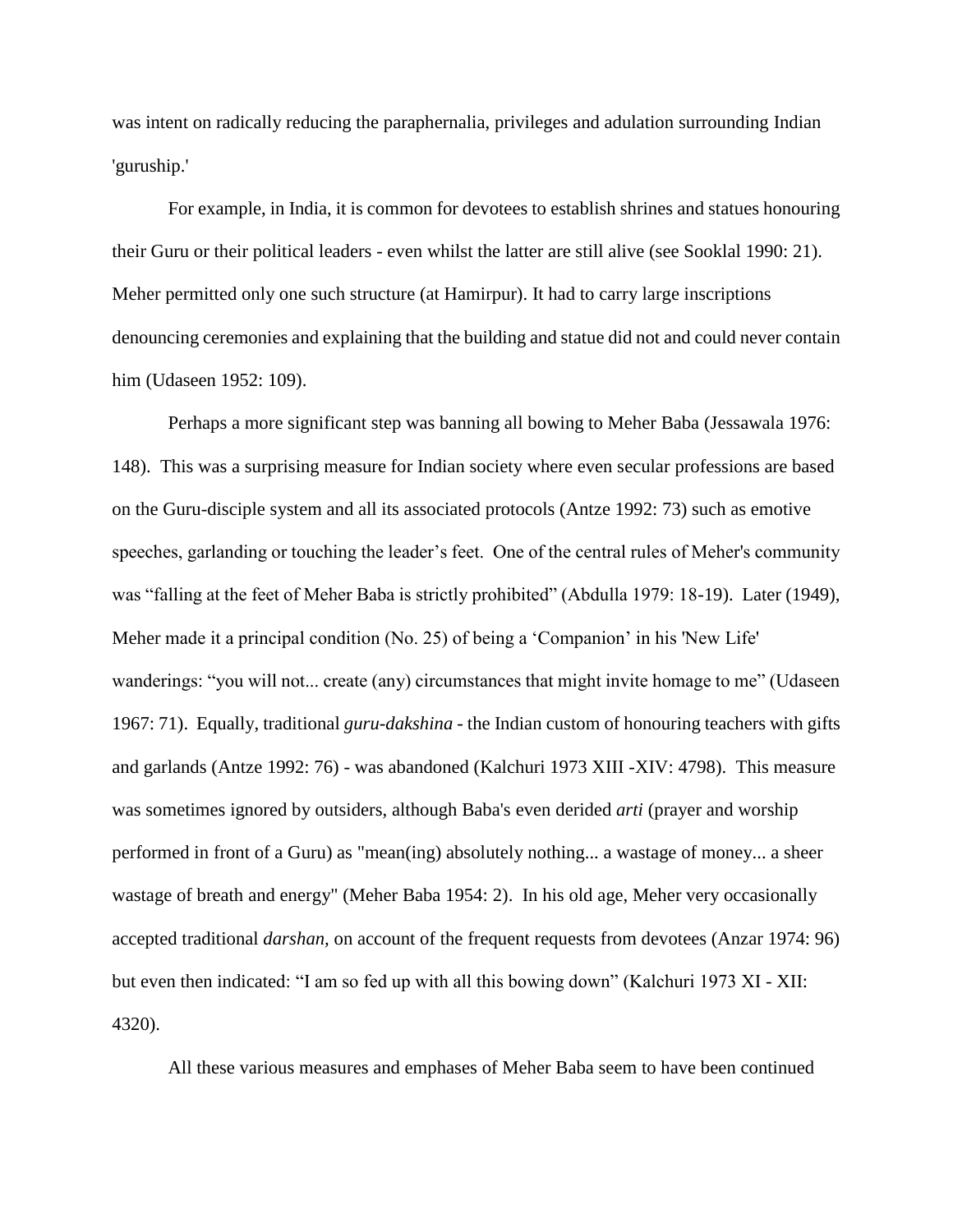since his death, no doubt on account of the movement's intense focus on Meher Baba's words and actions. As so much of Meher Baba's life seems to have been directed towards avoiding 'ceremonies' and a highly structured hierarchy, it is not surprising that the movement remains a loose network.

### *B. The Concept of the Internal Guru*

Another key to understanding the continuing lack of ordered structure within the Meher Baba movement may be the *guru-shishya* (Master-disciple) system itself. Anil Sooklal has argued that *guru-shishya* ensured an "absence of a central hierarchical structure" in Hinduism. He believed that the Hindu tradition of having innumerable "Divinities" (God-men, Avatars) ruling their own particular "worlds" (ashrams, movements etc.) made it impossible to develop a single, hierarchical 'church' (Sooklal 1990: 28).

Within Hinduism, each Master is usually considered Divine - omnipresent and omnipotent and already embedded in the devotee's soul (see Vail 1996, Williams 1996). This has important ramifications for organizational structure. If the Guru/ Avatar already mystically occupies the devotee's soul and is spread throughout the universe - monitoring every action, and deciding the course of all events - where is the need for exterior organizations and their representatives? With 'the guru within us,' there is no need for levels of ecclesiastical authority (Hutchinson 1991: 47). All structure becomes internal under such a belief system, with the guru invisibly governing all events.

Moreover, as the guru is envisaged as having a very direct and intimate link to all the affairs (and very existence) of the devotee, one's 'personal religion' naturally takes precedence over institutional forms. Hutchinson even viewed this belief as the "realization of a new centre of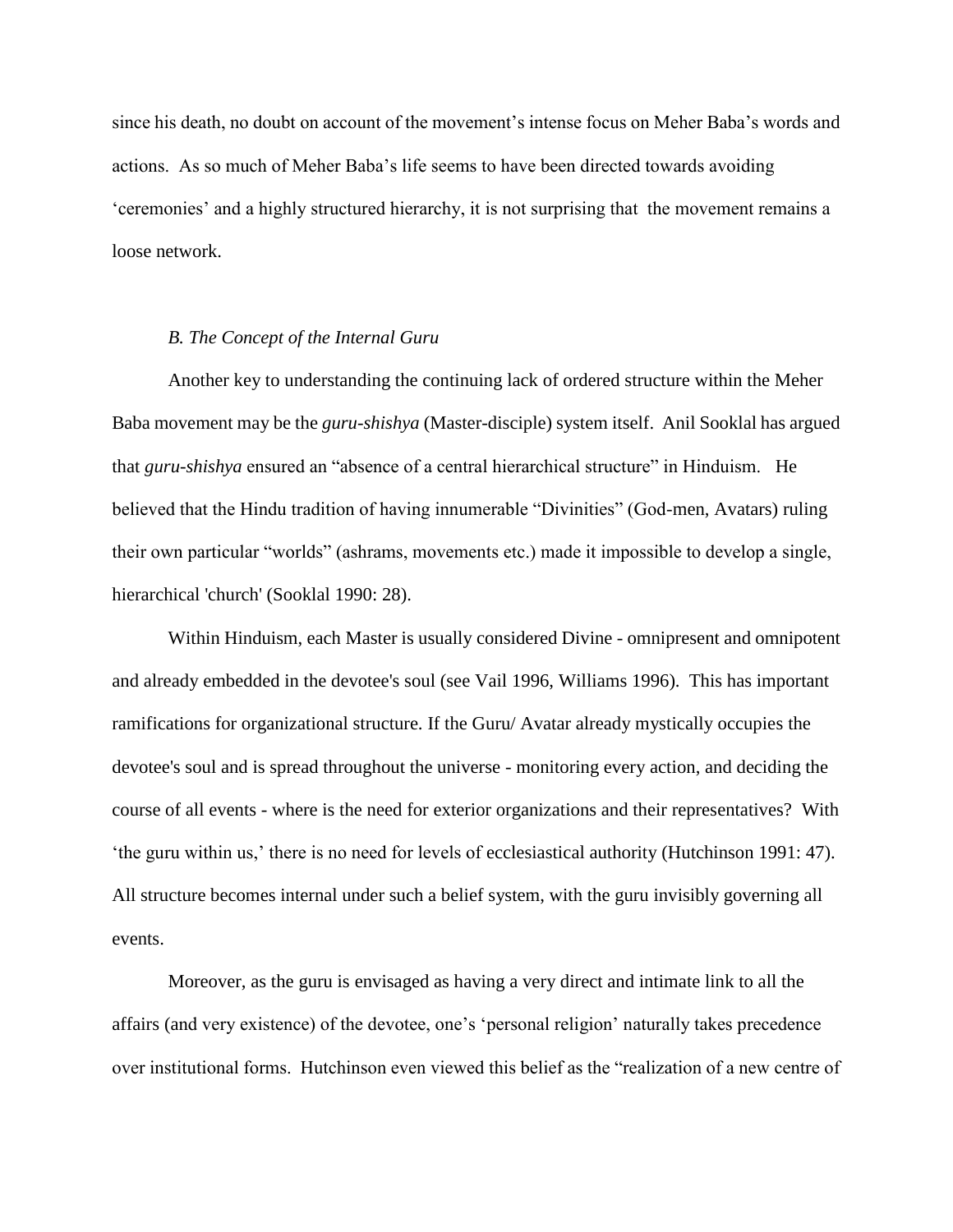the personality" - a capitulation of the devotee's ego before an even greater self- individuation (Hutchinson 1991: 39).

It follows that the more absolute and all-pervading the Guru claims to be, the less infrastructure he/ she requires, because in that case, any follower anywhere has simply to resort to his or her higher or inner self to know what 'spiritual actions' to take. Indeed, if the guru is absent (in seclusion) or dead, it only strengthens individualized segmentation, as then there is no one (not even the guru!) to monitor or deny the 'promptings of the Inner Guru.'

Thus it is not surprising that when NRM scholar Dick Anthony (himself a Baba lover), was asked to explain how he monitored his spiritual life, he spoke of the importance of the 'inner guidance' from Meher Baba that he felt had occurred through various experiences and promptings he had over the years. He viewed such 'inner guidance' as the ultimate source of authority within the Meher Baba movement, and also the source of each devotee's autonomy (see Anthony 1982: 20).

It is easy to see how this operates in maintaining a network-type structure within the Baba movement. During his own lifetime, Meher Baba insisted on having a 'direct line' with his followers - devoid of intermediaries (see Kalchuri 1973 XIII-XIV: 4538). He viewed the spiritual path as a very individual, very private concern (Meher Baba 1955: 178).

Consequently, religious activity in Meher's own lifetime was highly individualized (personal) and internal. Anthony's informants told him: "we've got it within us" (Anthony & Robbins 1982: 227). Ultimate reality in this understanding is assigned to the realm of consciousness latent in innumerable personalized spiritualities, thus "it cannot be translated into any rigid or normative system" (Anthony & Robbins 1982: 231). Such highly personalized (individualized) spirituality is inevitably: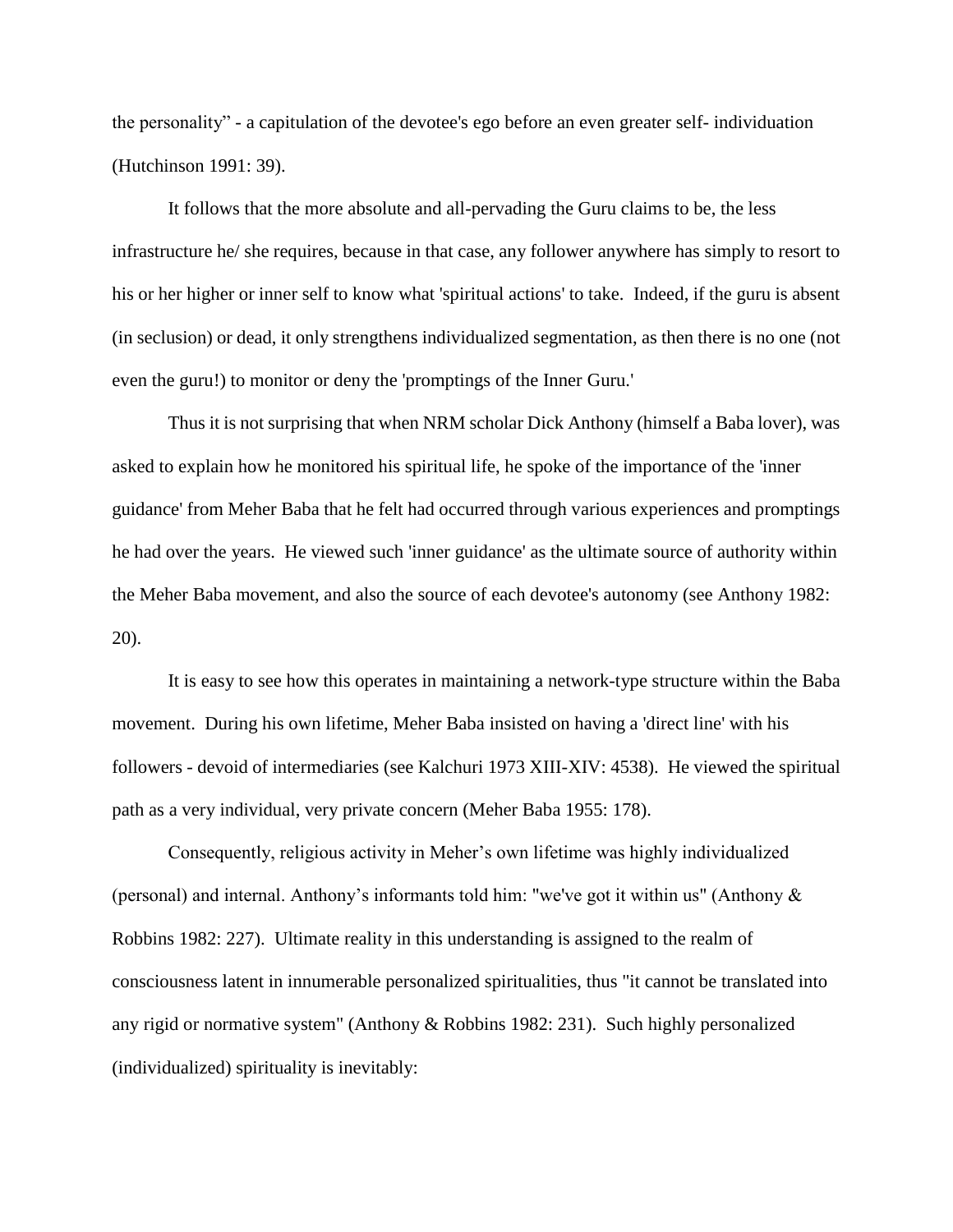…one-on-one, and …idiosyncratic, in the sense that he (Meher) deliberately manipulates what happens to them to confront them with important experiences, challenges or opportunities. …Baba is perceived as intervening in the unique and particular details of each follower's life history, monitoring to each person's distinctive spiritual needs…(Anthony & Robbins 1982: 227).

By the 1950s, this notion already dominated Meher's messages. Increasingly, he withdrew from sustained contact with his wider following, insisting they rely instead on 'internal connections':

It is only to establish the internal connections that the external connections have been maintained till now. The time has come for being bound in the chain of internal connections. Hence external contact is no longer necessary (Meher Baba 7 October 1954 Circular, in Udaseen 1954).

Especially during the last decade of his life, Baba requested that followers rely less and less on their personal contacts with him and more and more on what they 'felt' from him in their own heart /conscience. As a consequence, the movement developed a strong emphasis on 'internal guidance' in the 1960s and 1970s. If anything, this made the loose network structures that had arisen during Meher Baba's lifetime even more fluid.

## **Conclusions**

We have identified several areas in which the Meher Baba movement displays a loose organizational structure. The dictates of the movement's founder were found to have initiated much of this fluidity. It is obvious that devotees expended considerable effort in trying to remain faithful to Meher Baba's wishes. Thereby, despite the movement's origins in a charismatic figure, it retained its open, network-type structure for all of its history (more than eighty-five years).

The very strength of devotees' efforts to remain faithful to Meher Baba's wishes suggests a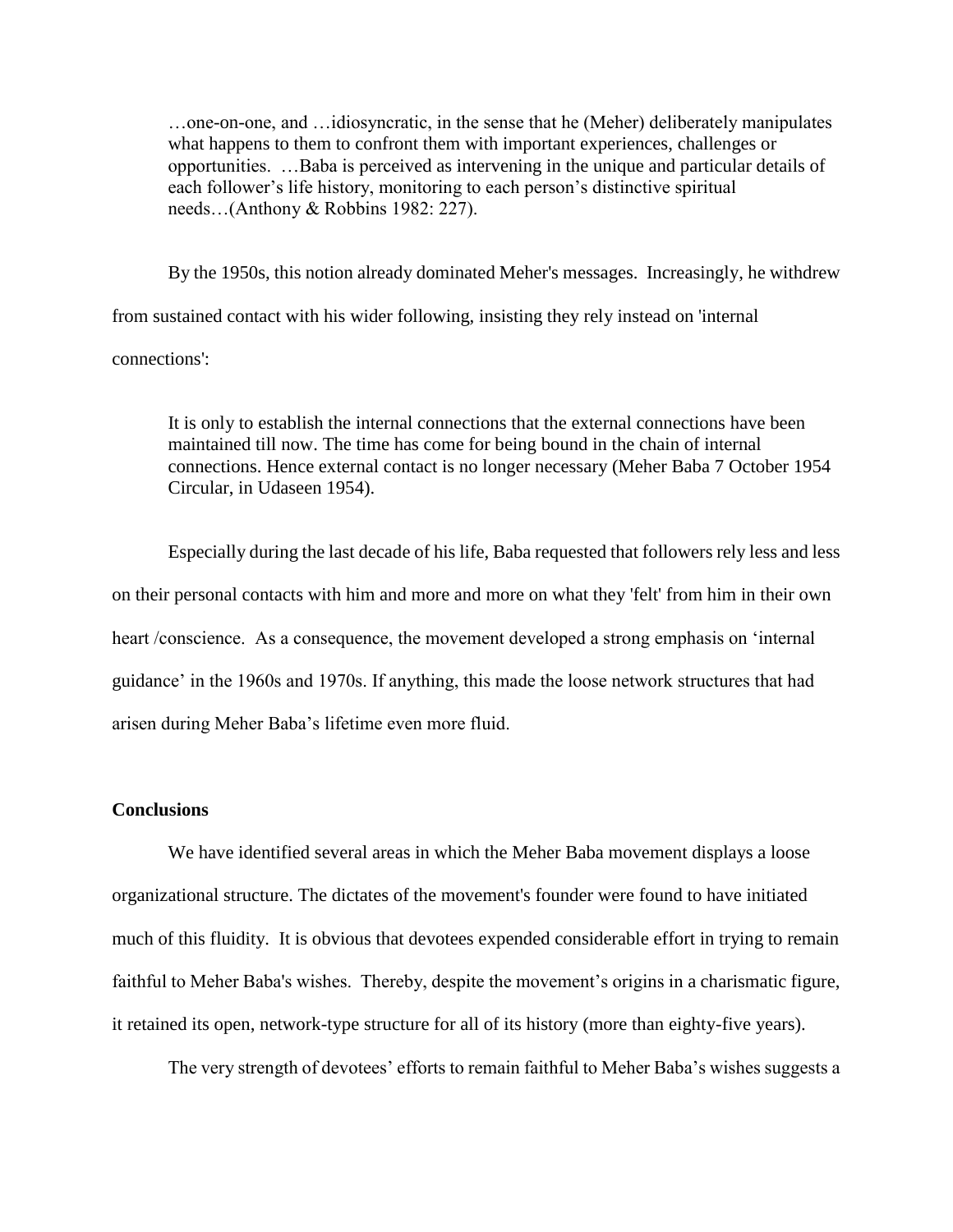powerful hold of what we could term "posthumous charisma" - the belief in guidance from the 'internal Guru.' In some regards, the continuity of *any* historically founded religion could be attributed to belief in 'internal guidance' from that religion's founder. For example, people continue to try to establish structures in the "spirit" of Christ, or to "better" embody Buddha's teachings, despite centuries of political change and even persecution.

In the Indian context, the notion of 'internal guidance from the guru' seems particularly well developed. It made it possible for groups such as the Meher Baba movement to retain their original, fairly unstructured organization, long after the founder's death.

#### Bibliography

'Baba Don't Preach,' 24 February 1994, *The Independent* (London), 2.

- Abdulla, Ramjoo, 1929 (1979) *Ramjoo's Diaries 1922-1929 - A Personal Account of Meher Baba's Early Work*  (Walnut Creek: Sufism Reoriented)
- Aldridge, Alan, 2000, *Religion in the Contemporary World- A Socilogical Introduction* (Oxford: Polity) Anthony, Dick, 1974, 'The Meher Baba Movement and Its Effect on Post-Adolescent Social Alienation,' in ed. Irving I.
- Zaretsky & Mark P. Leone, *Religious Movements in Contemporary America* (Princeton: Princeton University) - 1982, 'The Outer Master as the Inner Guide: Autonomy and Authority in the Process of Transformation,' *The Journal of Transpersonal Psychology* Vol. XIV: 1, 1 -31.
- Anthony, Dick & Thomas Robbins, Winter 1982, 'Spiritual Innovation and the Crisis of American Civil Religion,' *Daedalus* Vol. III: 1, 215-233.
- Antze, Rosemary Jeanes, 'Teacher, Student, Lineage,' Fall 1992, *Parabola,* Vol. 17, 73-77.
- Anzar, Naosherwan, 1974 *The Beloved- The Life and Work of Meher Baba* (Ahmednagar: Sheriar) - August 1977 'Moving Towards God,' *Glow International*, 2 - 34
- Barnes, Douglas F., March 1978, 'Charisma and Religious Leadership: an Historical Analysis,' *Journal for the Scientific Study of Religion* Vol. 17: 1.

Barrett, David V., 2001, *The New Believers - A Summary of Sects, Cults and Alternative Religions* (London: Cassell & Co.) Carter, Lewis F., 1990, *Charisma and Control in Rajneeshpuram* (Cambridge: Cambridge University)

Chen, George L., June-July 2004, 'The Proprieties of Reverence: Can Devotion to Meher Baba be Standardized?' *Meher Baba House Newsletter* (New York), 2.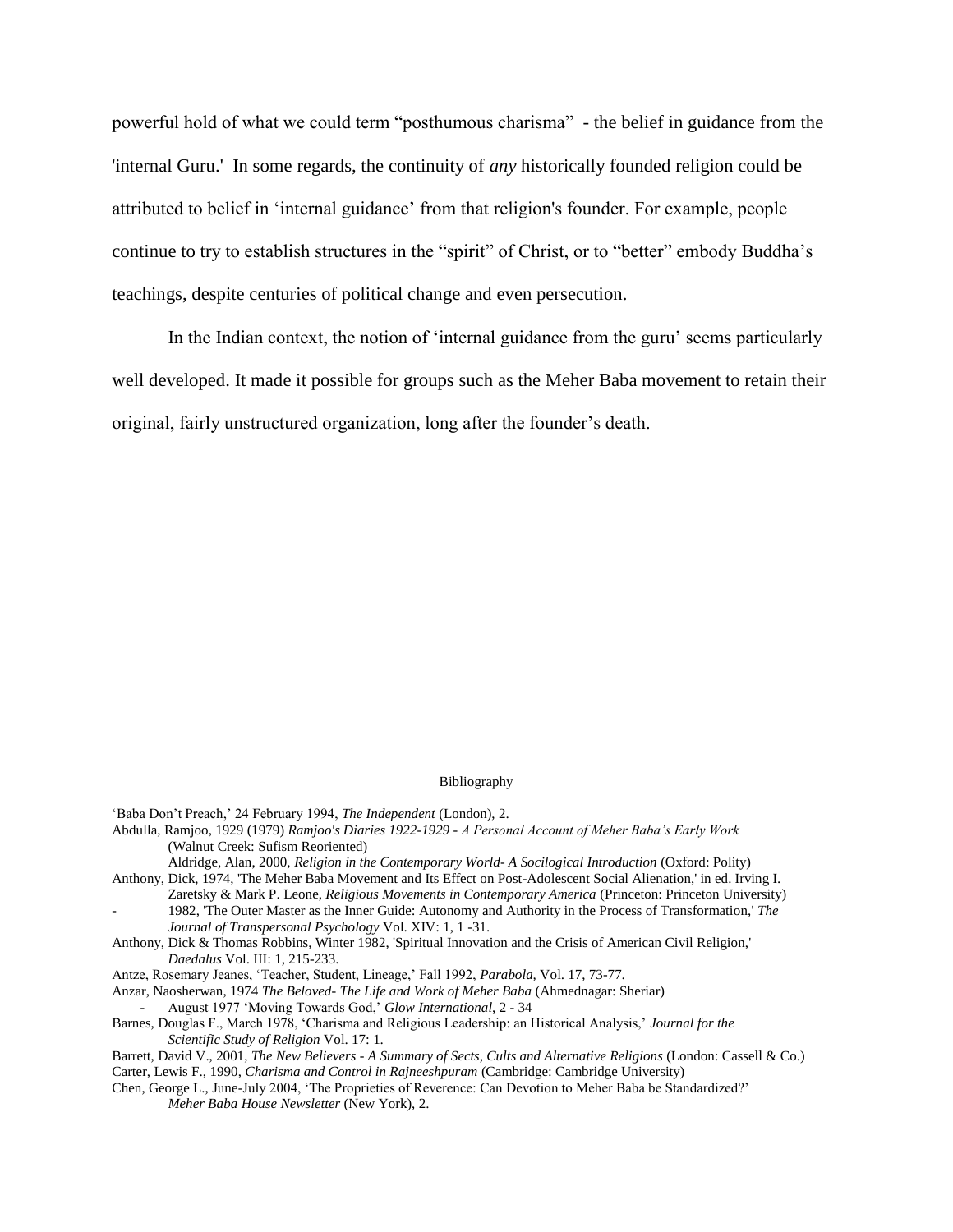- Cushman, Anne & Jerry Jones, 1999, *From Here to Nirvana - the Essential Guide to the Yogis and Gurus, Ashrams and Temples of Spiritual India* (2nd Edn., London: Rider)
- Donkin, William, 1948, *The Wayfarers: Meher Baba with the God-Intoxicated* (Ahmednagar: Adi K. Irani)
- Ellwood Jnr., Robert S., 1973, *Religious and Spiritual Groups in Modern America* (Englewood Cliffs: Prentice Hall)

Frederick, Filis, 1984,'The Meher Baba Group: A Sociological Study' (transcript of 1956 paper), *The Awakener* Vol. 21: 1, 39-40

Gerlach, Luther P., 1971, 'Movements of revolutionary change,' *American Behavioural Scientist* 14:6, 812-36

Gerlach, Luther P. & Virginia H. Hine, 1973, *Lifeway Leap: The Dynamics of Change in America* (Minneapolis: University of Minnesota)

Gerth, H. H. & C. Wright Mills, 1946, eds., *From Max Weber: Essays in Sociology* (Oxford: Clarendon)

Grant, John, 1985, *Practical Spirituality with Meher Baba* (Sydney: Merwan)

- Hine, Virginia H., 1977, 'The basic paradigm of a future socio-cultural system,' *World Issues* (April/ May), Centre for the Study of Deomcratic Institutions
- Hopkinson, Tom & Dorothy, 1982, *Much Silence: The Life and Work of Meher Baba* 3rd Edition (Bombay: Meher House)
- Humphreys, Robert & Ronald Ward, 1995, *Religious Bodies in Australia - A Comprehensive Guide* (Melbourne: Humphreys & Ward)

Hutchinson, Brian, March 1991, 'Guru, Godman and Individuation,' *Journal for the Study of Religion* 4, 35-50

- Irani, Mehera, 1989, ed. Janet Judson, *Mehera* (Ahmednagar: Beloved Books)
- Jessawala, Eruch et al, 1976, ed. D. E. Stevens, *Tales from the New Life with Meher Baba Narrated by Eruch, Mehera, Mani and Meheru* (Berkeley: The Beguine Library)
	- 1995, *That's How It Was: Stories of Life with Meher Baba* (Ahmednagar: Sheriar)
- Johnson, Ann Braden, 1977, 'A Temple of Last Resorts: Youth and Shared Narcissisms,' in Marie Coleman Nelson, ed., *The Narcissistic Condition* (New York: Human Sciences Press)
- Kalchuri, Bhau, 1971-1973, *Lord Meher (Meher Prabhu) - Avatar of the Age Meher Baba Manifesting* (Myrtle Beach: Manifestation) 1: *1894 - 1922*, 2: *1922-1925*, 3: *1925-1929,* 5: *1932 - 1934,* 6 & 7: *1934-1940*, 7 & 8: *1940-1945,* 11-12: 19*54*, 13-14: *1954-1956*, 17 & 18: *1960-1965*
	- 1984, *While the World Slept* (Myrtle Beach: Manifestation)
	- 1985, ed. Ward Parks, *Let's Go to Meherabad!* (Berkeley: Beguine)
- Kerkhove, Ray, 1998, *Meher Baba's Australian Travels: A Guide to Road Routes, Dates and Places* 2nd Edition (Woombye: Ray Kerkhove)
- 2000, *Avatar Meher Baba: His Life, His Message and His Followers* 3 rd Rev. Edn. (Woombye: Meher Baba Foundation)
- Sept-Oct 2001, 'Towards a History of Avatar's Abode,' *Meher Baba Australia* (Brisbane)
- 2002, 'Authority and Egolessness in the Emergence and Impact of Meher Baba (1894-1969),' unpublished Doctoral thesis (Brisbane: University of Queensland, School of History, Philosophy, Religion and Classics)
- Kyle, Richard, 1993, *The Religious Fringe: A History of Alternative Religions in America* (Downers Grove: InterVarsity)
- Le Page, Bill, 2002, *The Divine Humanity of Meher Baba* (Woombye: Meher Baba Foundation).

Lux, Kenneth, 1995, 'The Avatar's Progress: Gazing at a Fuzzy Crystal Ball,' *Glow International* (August 1995) Meher Baba, 1933, *Meher Gazette* Vol.2: 5 (Nov - Dec 1933), 3

- 1938-1945, *Discourses* (Ahmednagar: Adi K Irani, 1939-1945)
- 1945, 'Message to Reporters and Press Representatives aboard 'Bremen' New York on 19-5-1932,' 'God and Religion,' and 'The Unity of All Life,' in Adi K Irani, comp*., Messages of Meher Baba Delivered in the East and West* (Ahmednagar: Adi K Irani)
- 1952, *The Fiery Free Life* (Ahmednagar: Meher Publications)
- 1954, *What Baba Means by Real Work, as Explained by Meher Baba at Rajhmundry on the 1st and 2nd March 1954 During His Tour in Andhra State* (Ahmednagar: Adi K Irani/Meher Publications)
- 1955, *God Speaks - The Theme of Creation and Its Purpose* 2nd Edition (New York: Dodd, Mead & Co.)
- 1956, *Chartered Guidance from Meher Baba for the Reorientation of Sufism as the Highway to the Ultimate Universalized* (n/p)
- 1958, 'Share with Me in My Final Work,' *Universal Message; Share with Me in My Final Work; God Alone Is* (Meherabad: n/p)
- 1963, *The Moving Finger Writes* (Ahmednagar: Amy A. Arjun & Adi K. Irani) *Part I*
- 1964, Meher Baba, 'Universal Message,' in Jamshed B. Mistry & J. Flagg Kris, ed., *Meher Baba Calling* (n/p) - 1971, *Darshan Hours* (Berkeley: The Beguine Library)
- Pawar, Gangaram Linbaji, et al, 1924-1926, *The Combined Diary: Includes Padri's, Pawar's, Pandola's, Naridshaw's and Chanji's, Covering the Following Periods in Continuation of the First Part of 'Two Years with Meher Baba'* (Meherabad: MSS,)
- Purdom, Charles, 1964, *The God-Man* (London: George Allen & Unwin)

Robbins, Thomas, Fall 1969, 'Eastern Mysticism and the Resocialization of Drug Users: The Meher Baba Cult,' *Journal of the Scientific Study of Religion* Vol. 8: 2, 308-317.